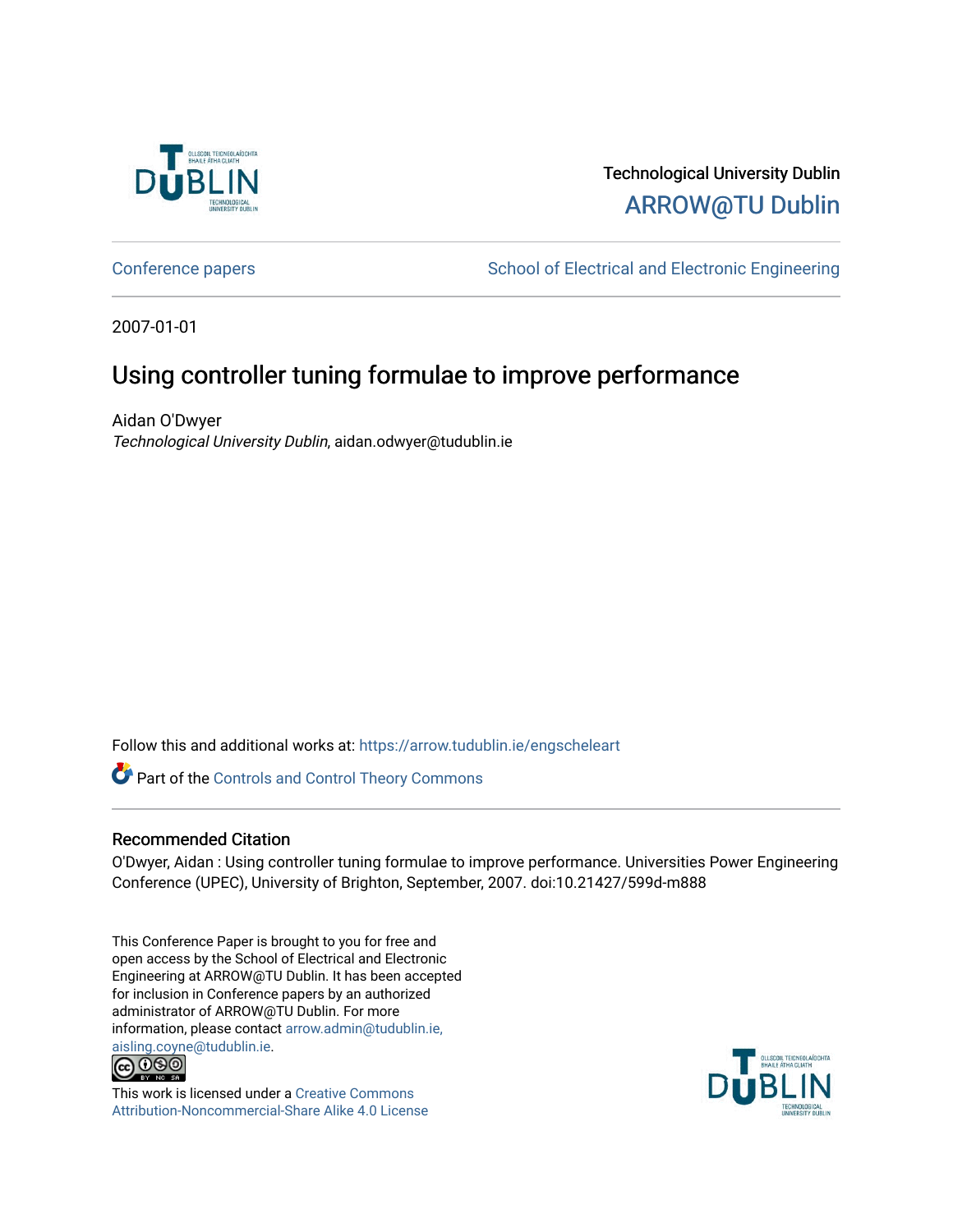## **USING CONTROLLER TUNING FORMULAE TO IMPROVE PERFORMANCE**

Aidan O'Dwyer,

School of Control Systems and Electrical Engineering, Dublin Institute of Technology, Ireland.

#### **ABSTRACT**

The proportional integral derivative (PID) controller is the most dominant form of automatic controller in industrial use today. With this device, it is necessary to adjust the controller parameters according to the nature of the process. Thus, for effective control of a HVDC system, for example, specific values need to be chosen for the P, I and D parameters, which will be different for the values required to control, for example, an induction motor drive. This tailoring of controller to process is known as *controller tuning*. Controller tuning is easily and effectively performed using *tuning rules* (i.e. formulae for controller tuning, based on process information). Such tuning rules allow the easy set up of controllers to achieve optimum performance at commissioning. Importantly, they allow ease of re-commissioning if the characteristics of the process change. The paper communicates the results of recent work in the collation of industryrelevant PI and PID controller tuning rules, which may be applied to a variety of applications in power electronics, machines and drives.

**Keywords** : Control, PI, PID, tuning rules.

### **1 INTRODUCTION**

PI and PID controllers have been at the heart of control engineering practice for seven decades. Historically, the first tuning rule for setting up controller parameters was defined in 1934 for the design of a proportionalderivative (PD) controller for a process modelled by an integrator plus delay (IPD) model [1]. Subsequently, tuning rules were defined for PI and PID controllers, assuming the process was modelled by a first order lag plus delay (FOLPD) model [2] or a pure delay model [2], [3].

In the wide area covered by power systems, power electronics, machines and drives, PI or PID controllers have been considered for the control of DC-DC converters (e.g. [4]), flexible AC transmission systems (e.g. [5]), synchronous machines (e.g. [6]), HVDC systems (e.g. [7]), electric vehicle speed (e.g. [8]) and induction motor servodrives (e.g. [9]). In general, at commissioning, the PID controller is installed and tuned. However, surveys indicating the state of industrial practice report sobering results. For example, in the testing of thousands of control loops, it has been found that 65% of loops operating in automatic mode produce less variance in manual than in automatic (i.e. the automatic controllers are poorly tuned) [10]. Process performance deteriorates when the controller is poorly tuned; this deterioration may be reflected, for example, in a reduction in energy efficiency and increased environmental emissions. The net effect will be an increase in operating costs and a reduction in overall competitiveness. However, good controller tuning, for example, can allow the recovery of up to 6% of energy costs, in a variety of industries [11].

Thus, there is strong evidence that PI and PID controllers remain poorly understood and, in particular,

poorly tuned in many applications. This is surprising, as very many tuning rules exist to allow the specification of the controller parameters. Tuning rules have the advantage of ease of calculation of the controller parameters (when compared to more analytical controller design methods), on the one hand; on the other hand, the use of tuning rules is a good alternative to trial and error tuning. It is clear that the many controller tuning rules proposed in the literature are not having an impact on industrial practice. One reason is that the tuning rules are not very accessible, being scattered throughout the control literature; in addition, the notation used is not unified.

It is timely, therefore, to communicate the results of recent work done in the collation of tuning rules, using a unified notation, for continuous-time PI and PID control of single-input, single-output (SISO) processes, extending the work reported in [12]. Such rules may be specified for processes either without or with a time delay (dead-time) term; such terms arise in voltage source inverters, for example, where a dead-time is required to prevent a shorting condition during switching [13]. Generally, a dead-time term is common; sources of dead-time range from the finite time required for information transmission to application-specific issues, such as the dead time in a motor drive due to imperfect mechanical coupling [9].

Firstly, a brief summary of the range of PI and PID controller structures proposed in the literature, together with the process models used to define the controller tuning rules, is provided. Then, controller architecture and process modeling issues are outlined, followed by the outline of tuning rules for setting up PI and PID controllers, with an emphasis on rules that extend the work reported in [12]. Finally, conclusions to the paper are drawn. Due to space restrictions, a case study of the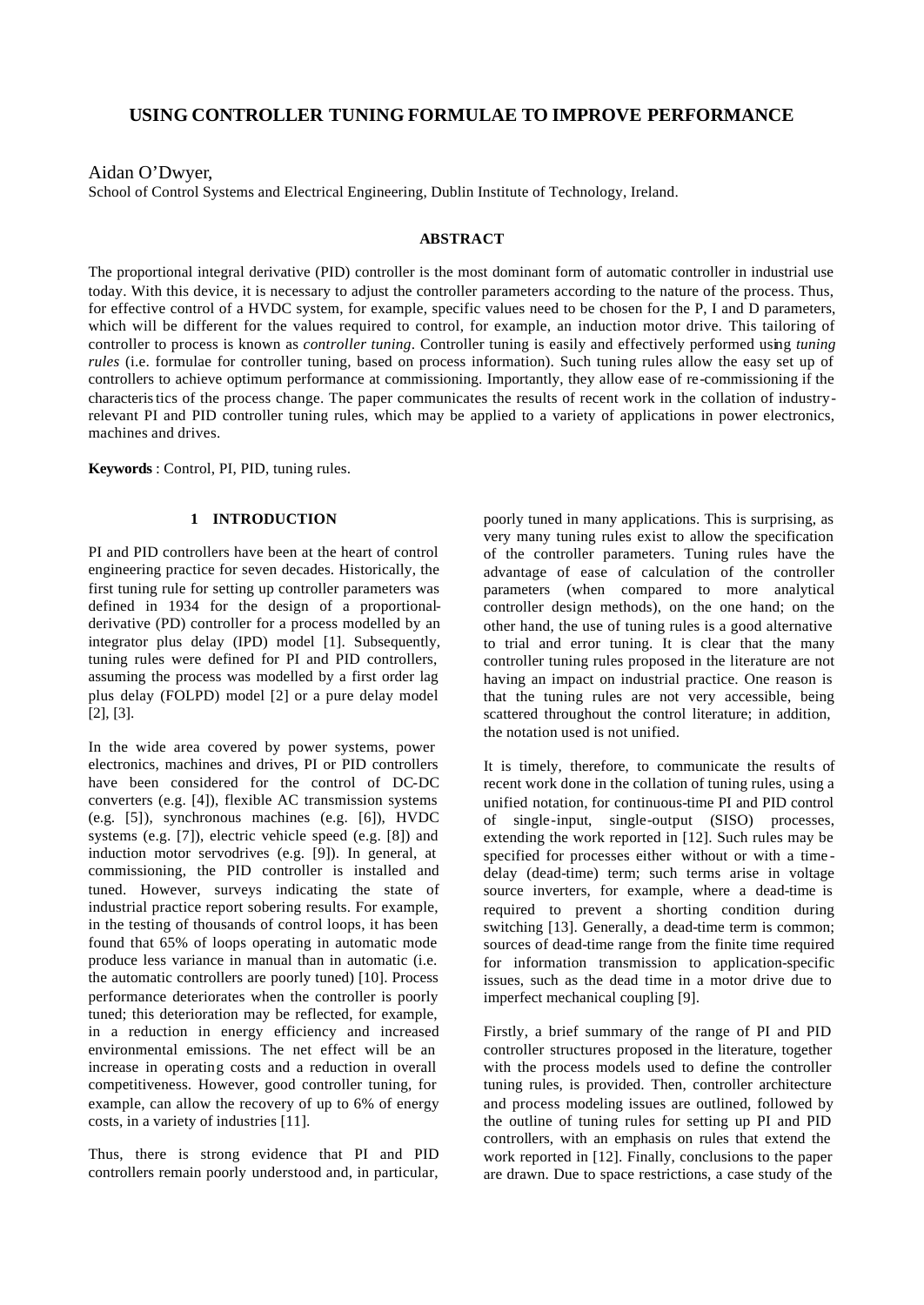application of tuning rules to design a controller for a pilot-scale plant is detailed in the poster presentation accompanying this paper.

### **2 CONTROLLER ARCHITECTURE AND PROCESS MODELLING**

A practical difficulty with PID control technology is a lack of industrial standards, which has resulted in a wide variety of PID controller architectures. Seven different structures for the PI controller and forty-six different structures for the PID controller have been identified. Controller manufacturers vary in their choice of architecture; controller tuning that works well on one architecture may work poorly on another. Full details are given in [12]; considering the PID controller, the most common architecture is the 'ideal' PID controller, whose Laplace transfer function is given by

$$
G_c(s) = K_c \left( 1 + \frac{1}{T_i s} + T_d s \right)
$$
 (1),

with  $K_c$  = proportional gain,  $T_i$  = integral time constant and  $T_d$  = derivative time constant. The most dominant PI controller architecture is the 'ideal' PI controller:

$$
G_c(s) = K_c \left( 1 + \frac{1}{T_i s} \right) \tag{2}
$$

The wide variety of controller architectures is mirrored by the wide variety of (linear) process model transfer functions used. The most common model is the stable FOLPD model, whose transfer function is given by

$$
G_m(s) = \frac{K_m e^{-s\tau_m}}{1 + sT_m}
$$
 (3)

Some 82% of the PI controller tuning rules identified have been defined for the ideal PI controller structure, with 42% of tuning rules based on a FOLPD process model. The range of PID controller variations has lead to a less homogenous situation than for the PI controller; 40% of tuning rules identified have been defined for the ideal PID controller structure, with 37% of PID tuning rules based on a FOLPD process model [12]. Of course, the modeling strategy used to obtain a particular process model transfer function influences the value of the model parameters, which, in turn, affect the controller values determined from the tuning rules. Forty-one modeling strategies have been detailed to determine the parameters of the FOLPD process model, for example. Space does not permit a full discussion of this issue; further details are provided in [12].

#### **3 TUNING RULES FOR PI AND PID CONTROLLERS**

Before considering tuning rules for PI and PID controllers in more detail, it is timely to review the action of the PID controller. Consider the ideal PID controller, for example, given by equation (1). If

 $T_i = \infty$  and  $T_d = 0$  (that is, P control), then the closed loop measured value is always less than the desired value for processes without an integrator term, as a positive error is necessary to keep the measured value constant, and less than the desired value. The introduction of integral action facilitates the achievement of equality between the measured value and the desired value, as a constant error produces an increasing controller output. The introduction of derivative action means that changes in the desired value may be anticipated, and thus an appropriate correction may be added prior to the actual change. Thus, in simplified terms, the PID controller allows contributions from present, past and future controller inputs.

PI and PID controller tuning rules may be broadly classified as follows:

- Tuning rules based on a measured step response
- Tuning rules based on minimising an appropriate performance criterion
- Tuning rules that give a specified closed loop response
- Robust tuning rules, with an explicit robust stability and robust performance criterion built in to the design process
- Tuning rules based on recording appropriate parameters at the ultimate frequency.

Tuning rules in the first four subdivisions are typically based on process model parameters; the development of a process model is typically not required for using tuning rules in the final subdivision above. Some tuning rules could be considered to belong to more than one subdivision, so the subdivisions cannot be considered to be mutually exclusive; nevertheless, they provide a convenient way to classify the rules. An outline of tuning rules in these subdivisions is now provided. An extensive collection of the tuning rules is available [12].

Tuning rules based on a measured step response are also called *process reaction* curve methods. The first (and most well-known) tuning rule of this type was suggested in 1942 [14]; in this method, the process is modeled by a FOLPD process model with the model parameters estimated using a tangent and point method. Simple formulae are used to define tuning parameters for PI and PID controllers. The PI controller settings are given by

$$
K_c = \frac{0.9T_m}{K_m \tau_m}, \ T_i = 3.33 \tau_m \tag{4}
$$

The (ideal) PID controller settings are given by

$$
\mathbf{K}_{\rm c} \in \left[ \frac{1.2\mathrm{T}_{\rm m}}{\mathrm{K}_{\rm m}\tau_{\rm m}}, \frac{2\mathrm{T}_{\rm m}}{\mathrm{K}_{\rm m}\tau_{\rm m}} \right], \ \mathbf{T}_{\rm i} = 2\tau_{\rm m}, \ \mathbf{T}_{\rm d} = 0.5\tau_{\rm m} \tag{5}
$$

In addition to the rules reported in [12], further such process reaction curve tuning rules are available, based on a variety of process models [1], [15], [16]. The advantage of process reaction curve tuning strategies is that only a single experimental test is necessary. However, the disadvantages of the strategy are primarily based on the difficulty, in practice, of obtaining an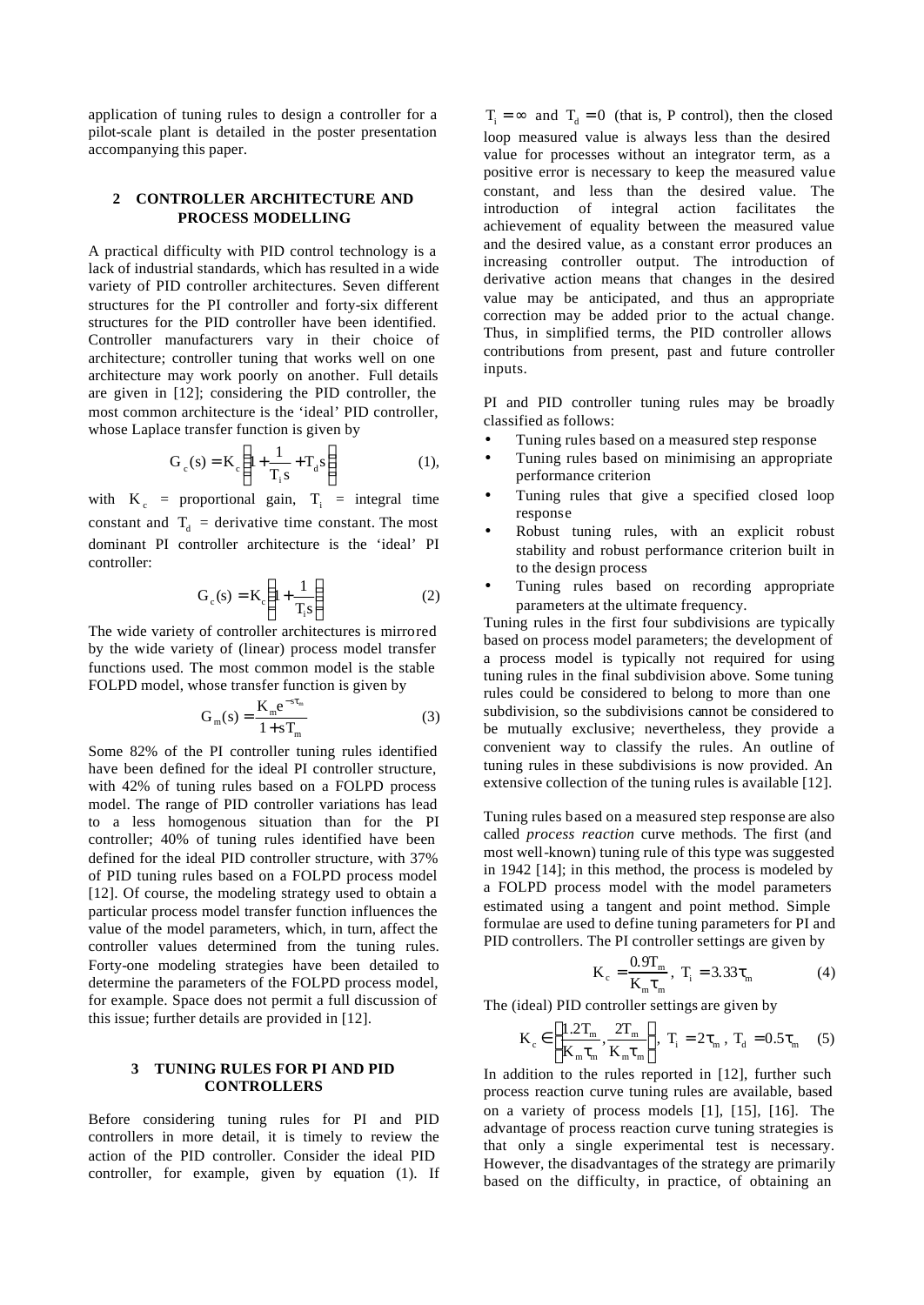accurate process model; for examp le, load changes may occur during the test which may distort the test results and a large step input may be necessary to achieve a good signal to noise ratio. Similar disadvantages arise in any tuning method dependent on prior model development.

Tuning rules based on minimising an appropriate performance criterion may be defined either for optimum regulator or optimum servo action. Performance criteria, such as the minimisation of the integral of absolute error (IAE) in a closed loop environment, may be used to determine a unique set of controller parameter values. Tuning rules have been described, sometimes in graphical form, to optimise the regulator response, servo response or other characteristics of a compensated delayed process, represented by a variety of models [12]; in addition, further such tuning rules are available, based on a variety of process models, to optimise the regulator response [17]-[29], servo response [18], [20], [22]-[25], [30]-[37] and other characteristics [38]-[44].

Tuning rules that give a specified closed loop response (*direct synthesis* tuning rules) may be defined by specifying a time domain related metric, such as the desired poles of the closed loop response. The definition may be expanded to cover techniques that allow the achievement of a frequency domain metric, such as a specified gain margin and/or phase margin. Tuning rules of this type have been specified to compensate a delayed process, represented by a variety of models [12]; in addition, further such tuning rules are available, based on a variety of process models, to achieve time domain metrics [15], [17], [26], [29], [45]-[82] and frequency domain metrics [59], [71], [80], [83]-[101].

Robust tuning rules have an explicit robust stability and/or robust performance criterion built in to the design process. Tuning rules of this type have also been specified to compensate a delayed process, represented by a variety of models [12]; in addition, further such tuning rules are available, based on a variety of process models [62], [71], [74], [80], [99], [102]-[130].

Ultimate cycle tuning rules are based on recording appropriate parameters at the ultimate frequency (that is, the frequency at which marginal stability of the closed loop control system occurs). The first such tuning rule was defined in 1942 [14] for the tuning of P, PI and PID controller parameters of a process that may or may not include a delay. Briefly, the experimental technique is as follows:

- a) Place the controller in proportional mode only
- b) Increase  $K_c$  until the closed loop system output goes marginally stable; record  $K_c$  (calling it  $K_u$ , the *ultimate* gain), and the *ultimate* period,  $T_u$ . Simple formulae are used to define tuning parameters for PI and PID controllers. The PI controller settings are given by

$$
K_c = 0.45 K_u, T_i = 0.83 T_u \tag{6}
$$

with the (ideal) PID controller settings given by

$$
K_c = 0.6K_u, T_i = 0.5T_u, T_d = 0.125T_u \tag{7}
$$

The tuning rules implicitly build an adequate frequency domain stability margin into the compensated system [131]. However, there are a number of disadvantages to the ultimate cycle tuning approach:

- the system must generally be destabilised under proportional control
- the empirical nature of the method means that uniform performance is not achieved in general [132]
- several trials must typically be made to determine the ultimate gain
- the resulting process upsets may be detrimental to product quality
- there is a danger of misinterpreting a limit cycle as representing the stability limit [133] and
- the amplitude of the process variable signal may be so great that the experiment may not be carried out for cost or safety considerations.

Some of these disadvantages are addressed by defining modifications of the rules in which, for example, the proportional gain in the experiment is set up to give a closed loop transient response decay ratio of 0.25, or a phase lag of  $135<sup>0</sup>$ . Ultimate cycle tuning rules, and their modifications, have been specified to compensate general, possibly delayed processes, represented by a variety of models [12]; in addition, further such tuning rules are available, based on a variety of process models [16], [46], [59], [68], [71], [114], [119], [134]-[150].

### **4 CONCLUSIONS**

Control academics and practitioners remain interested in the use of PI and PID controllers. PID controller tuning rules can be directly implemented in a variety of applications i.e. the hardware already exists, but it needs to be optimised. The outcome is directly measurable in, for example, energy savings and waste reduction (including greenhouse gas emission reduction). This paper summarises work carried out in tuning rule development. The most startling statistic to emerge from the work is the quantity of tuning rules identified to date; 665 PI tuning rules and 998 PID tuning rules, a total of 1663 separate rules. Recent years have seen an acceleration in the accumulation of tuning rules. In general, there is a lack of comparative analysis regarding the performance and robustness of closed loop systems compensated with controllers whose parameters are chosen using the tuning rules; associated with this is the lack of benchmark processes, at least until recently [151]. In addition, much work remains to be done in the evaluation of controllers designed using tuning rules in a wide variety of practical applications, including applications in power electronics, machines and drives. The main priority for future research in the area should be a critical analysis of available tuning rules, rather than the proposal of further tuning rules.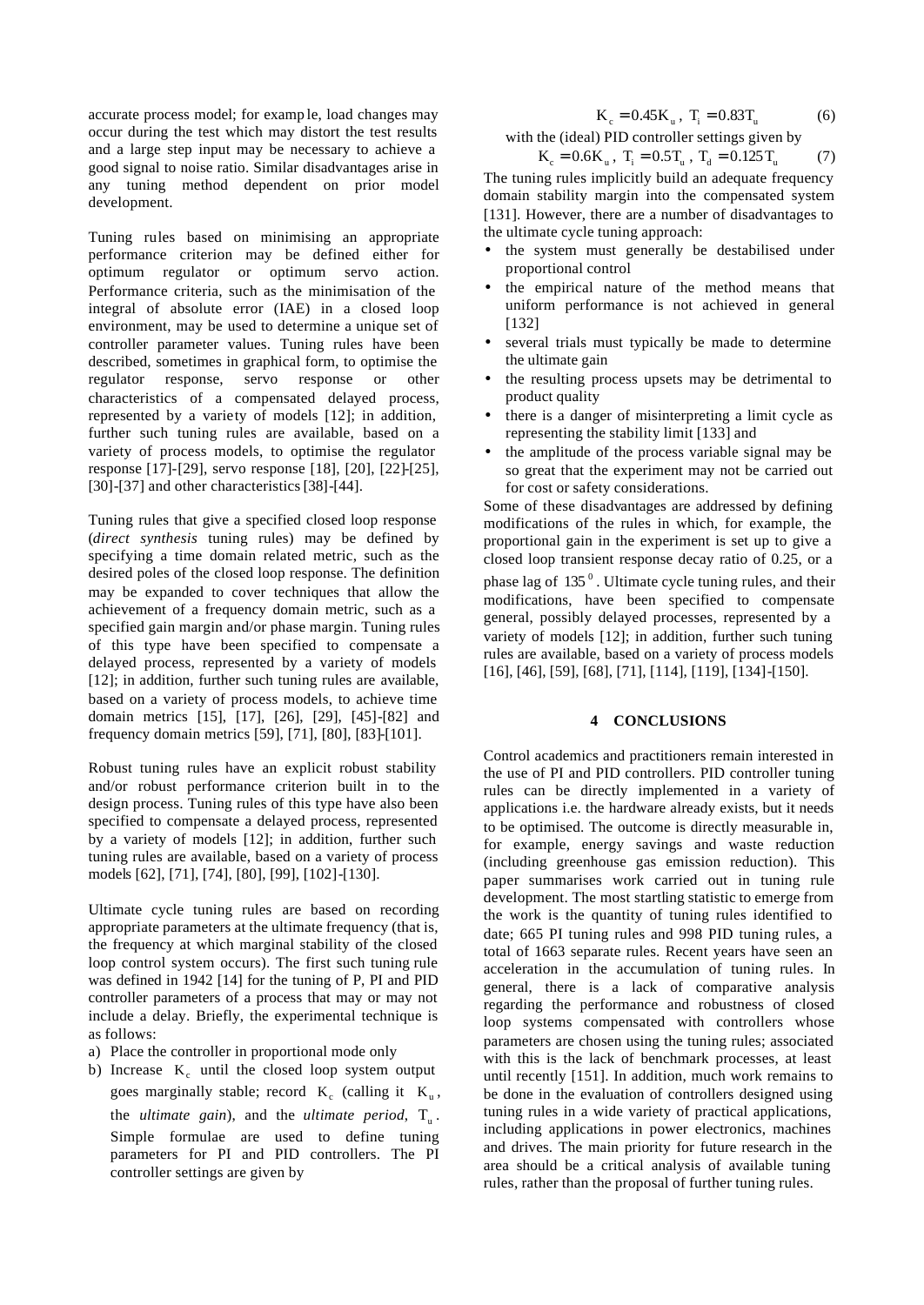#### **5 REFERENCES**

- [1] Callendar, A. (1934). Preliminary notes on automatic control, *I.C.I. Alkali Ltd., Northwich, U.K., Central File No. R.525/15/3* .
- [2] Callendar, A., Hartree, D.R. and Porter, A. (1935/6). *Phil. Trans. Royal Society of London Series A*, 235, 415-444.
- [3] Hartree, D.R., Porter, A., Callendar, A. and Stevenson, A.B. (1937). *Proc. Royal Society of London*, 161(A), 460-476.
- [4] Alvarez-Ramirez, J., Cervantes, I., Espinosa-Perez, G., Maya, P. and Morales, A. (2000). *IEEE Trans. Circuits and Systems – I: Fundamental Theory and Applications*, 46, 103-106.
- [5] Morris, S., Dash, P.K. and Basu, K.P. (2002). *Proc. IEEE Transmission Distribution Conf. Exhib.,* 1, 330-335.
- [6] De Azevedo, H.R. and Wong, K.P. (1993). *Proc. IEEE Power Conversion Conf.*, 672-677.
- [7] Padiyar, K.R. and Prabhu, N. (2004). *Proc. Int. Conf. on Power Systems Technology*, 774-779.
- [8] Matsumura, S., Omatu, S. and Higasa, H. (1994). *Proc. IEEE World Congress on Computational Intelligence*, 4, 2649-2654.
- [9] Lin, F.J., Liaw, C.M., Shieh, Y.S., Guey, R.J. and Hwang, M.S. (1995). *IEE Proc.- Electr. Power Appl*., 142, 79-86.
- [10] Ender, D.B. (1993). *Control Engineering*, Sept., 180-190.
- [11] Case histories accompanying Good Practice Guide 346 (Improving the effectiveness of basic closed loop control systems), The Carbon Trust (www.thecarbontrust.co.uk).
- [12] O'Dwyer, A. (2006). *Handbook of PI and PID controller tuning rules (Edition 2)*. London, U.K.: Imperial College Press.
- [13] Jung, J. and Nam, K. (1998). *IEEE Trans. Ind. App.*, 34, 452- 457.
- [14] Ziegler, J.G. and Nichols N.B. (1942). *Trans. ASME*, 64, 759- 768.
- [15] Chidambaram, M. (2002). *Computer control of processes*, Alpha Science International Ltd., UK.
- [16] Alfaro Ruiz, V.M. (2005). *Ingeniería* , 15, 1-2, 39-52.
- [17] Lopez, A.M. (1968). *Ph.D. dissertation*, Louisiana State University, USA.
- [18] Murata, H. and Sagara, S. (1977). *Systems and Control (Japan)*, 21, 9, 517-524.
- [19] Kosinsani, S. (1985). *Ph.D. thesis*, Oklahama State University, USA.
- [20] Harriott, P. (1988). *Ind. Eng. Chem. Res.*, 27, 11, 2060-2063.
- [21] Hill, A.G. and Venable, S.W. (1989). *Proc. ISA/89 Int. Conf. and Exhib.*, 44, 1, 51-64.
- [22] Park, H.I., Sung, S.W., Lee, I.-B. and Lee, J. (1997). *Chem. Eng. Comm.*, 161, 163-184.
- [23] Arrieta Orozco, O. and Alfaro Ruiz, V.M. (2003). *Ingeniería*, 13, 1-2, 31-39.
- [24] Arrieta Orozco, O. (2003). *Proyecto Eléctrico*, Universidad de Costa Rica.
- [25] Alfaro Ruiz, V.M. (2005). *Ingeniería* , 15, 1, 79-90.
- [26] Kotaki, M., Yamakawa, Y., Yamazaki, T., Kamimura, K. and Kurosu, S. (2005). *ASHRAE Trans*., 111, 2, 13-22.
- [27] Kotaki, M., Yamkazi, T., Matuba, T., Kamimura, K. and Kurosu, S. (2005). *Trans. Soc. Inst. Control Eng. (Japan)*, 41, 2, 177-179.
- [28] PMA (Prozeß-und Maschinen-Automation) GmbH (2006). Industrieregler KS40-1, KS41-1, KS42-1 Manuelle Optimierung.
- [29] Slätteke, O. (2006). *Ph.D. thesis*, Lund University, Sweden.
- [30] Fukura, S. and Tanura, H. (1983). *Trans. Soc. Inst. Control Eng. (Japan)*, 19, 6, 514-515.
- [31] Zhuang, M. (1992). *Ph.D. thesis*, University of Sussex, U.K.
- [32] Argelaguet, R., Pons, M., Martin Aguilar, J. and Quevedo, J. (1997). *Proc. European Control Conf.*
- [33] Xing, J., Wang, P. and Wang, L. (2001). *Proc. IFAC New Technologies for Computer Control Conf.*, 479-484.
- [34] Majhi, S. (2005). *J. Process Control*, 15, 859-867.
- [35] Paz Ramos, M.A., Morales, L.E.M., Juan, L.B.M. and Bazán, G.R. (2005). *Proc. 15th Int. Conf. on Elect., Comm. Computers*.
- [36] Barberà, E. (2006). http://www.angel.qui.ub.es/abstracts/T10-004.pdf [accessed 9 May 2006].
- [37] Tavakoli, S., Griffin, I. and Fleming, P.J. (2006). *Control Eng. Practice*, 14, 1069-1080.
- [38] Araki, M. (1985). *Systems and Control (Japan)*, 29, 649-656.
- [39] Taguchi, H., Doi, M. and Araki, M. (1987). *Trans. Soc. Inst. Control Eng. (Japan)*, 23, 9, 889-895.
- [40] Pecharroman, R. (2000), *Ph.D. thesis*, Universidad Pontificia Comillas, Madrid, Spain.
- [41] Taguchi, H. and Araki, M. (2002). *Trans. Soc. Inst. Control Eng. (Japan)*, 38, 5, 441-446.
- [42] Taguchi, H., Kokawa, M. and Araki, M. (2002). *Proc. 4th Asian Control Conf.*, 268-273.
- [43] Alenany, A., Abdelrahman, O. and Ziedan, I. (2005). *Proc. Int. Conf. Global Science and Technology*.
- [44] Tavakoli, S., Griffin, I. and Fleming, P.J. (2005). *Proc. IEEE Conf. Control Applications*, 1015-1020.
- [45] Ream, N. (1954). *Trans. Soc. Instrument Technology*, 6, 1, 19- 28.
- [46] Kuwata, R. (1987). *Trans. Soc. Inst. Control Eng. (Japan)*, 23, 3, 232-239.
- [47] Nomura, M., Saito, T. and Kitamori, T. (1993). *Trans. Inst. Elect. Eng. Japan*, 113-C, 1, 59-68.
- [48] Gonzalez, A.M. (1994). *Ph.D. dissertation*, UNED, Madrid, Spain.
- [49] Jacob, E.F. and Chidambaram, M. (1996). *Comp. Chem. Eng.*, 20, 579-584.
- [50] Atherton, D.P. and Boz, A.F. (1998). *Proc. Control '98*, 1066- 1071.
- [51] Atherton, D.P. and Majhi, S. (1998). *Proc. 3rd Portuguese Conf. on Automatic Control*.
- [52] Majhi, S. and Atherton, D.P. (1999). *IEE Proc. Control Theory Applications*, 146, 5, 415-425.
- [53] Klán, P. (2000). *Automa*, 9, 54-57.
- [54] Prokop, R., Husták, P. and Prokopová, Z. (2000). *Preprints Proc. PID '00: IFAC Workshop on Digital Control*, 320-325.
- [55] Chien, I.-L. (2003). *Ind. Eng. Chem. Res.*, 42, 4461-4477.
- [56] Huang, H.P., Luo, K.-Y. and Jeng, J.-C. (2003). *Proc. IFAC Advanced Control Chemical Processes Conf*., 625-630.
- [57] Huba, M. (2005). *Automarisierundstechnik*, 53, 6, 273-284.
- [58] Lee, C.-H. and Teng, C.-C. (2003). *ISA Trans*., 42, 391-400.
- [59] Hägglund, T. and Åström, K.J. (2004). *Asian J. Control*, 6, 4, 469-482.
- [60] Skoczowski, S. (2004). *Proc. 6 th Portuguese Conf. on Automatic Control*.
- [61] Skogestad, S. (2004). http://www.nt.ntnu.no/users/skoge/publications/2003/tuningPI D/more/extensions/oscillating.txt [Accessed 9 March 2005].
- [62] Anil, C. and Sree, R.P. (2005). *Indian Chemical Engineer, Section A*, 47, 4, 235-242.
- [63] Foley, M.W., Ramharack, N.R. and Copeland, B.R. (2005). *Ind. Eng. Chem. Res.*, 44, 17, 6741-6750.
- [64] Huang, H.-P. Lin, F.-Y. and Jeng, J.-C. (2005). *J. Chem. Eng. Japan*, 38, 9, 742-756.
- [65] Klán, P. and Gorez, R. (2005). *Proc. IFAC World Congress*.
- [66] Klán, P. and Gorez, R. (2005). *Automa*, 2, 50-52.
- [67] Manum, H. (2005).
- http://www.nt.ntnu.no/users/skoge/diplom/prosjekt05/manum/r apport.pdf [accessed 9 May 2006].
- [68] McMillan, G.K. (2005). *Good tuning: a pocket guide*, ISA.
- [69] Trybus, L. (2005). *Archives of Control Sciences*, 15(LI), 1, 5- 17.
- [70] Xu, Y., Deng, H., Zhang, P. and Yang, J. (2005). *Proc*. *Int. Conf. Communications, Circuits and Systems*, 1, 630-634.
- [71] Åström, K.J. and Hägglund, T. (2006). *Advanced PID control*, ISA.
- [72] Cuesta, A., Grau, L. and López, I. (2006). *Proc. IEEE Conf. Computer Aided Control System Design*, 3036-3041.
- [73] Kukal, J. (2006). *Automatizace*, 49, 1, 16-20.
- [74] Larionescu, S. (2006). available at http://www.geocities.com/larionescu/Internalmodel.pdf (accessed 13 April 2006).
- [75] Mesa, F., Lozano, J.L. and Marin, L. (2006). *Proc. IEEE MELECON Conf.*, 421-424.
- [76] Rao, A.S. and Chidambaram, M. (2006). *Ind. Eng. Chem. Res.* , 45, 3604-3614.
- [77] Rao, A.S. and Chidambaram, M. (2006). *Asia-Pacific J. Chem. Eng.*, 1, 63-69.
- [78] Skogestad. S. (2006). http://www.nt.ntnu.no/users/skoge/publications/2006/skogestad iecr\_smooth\_pid/smooth06.pdf [accessed 9 May 2006].
- [79] Skogestad, S. (2006). *Ind. Eng. Chem. Res.*, 45, 7817-7822.